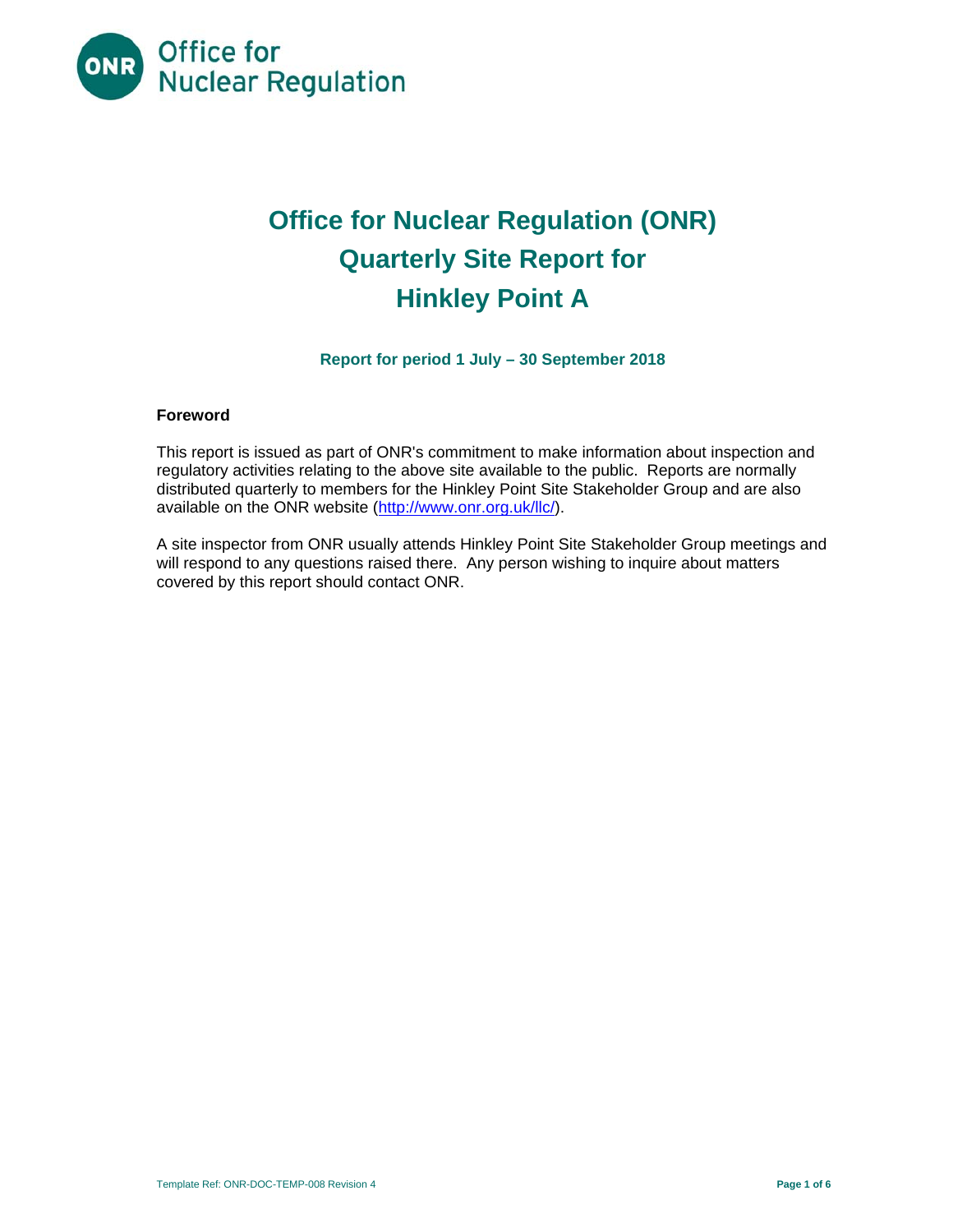# **TABLE OF CONTENTS**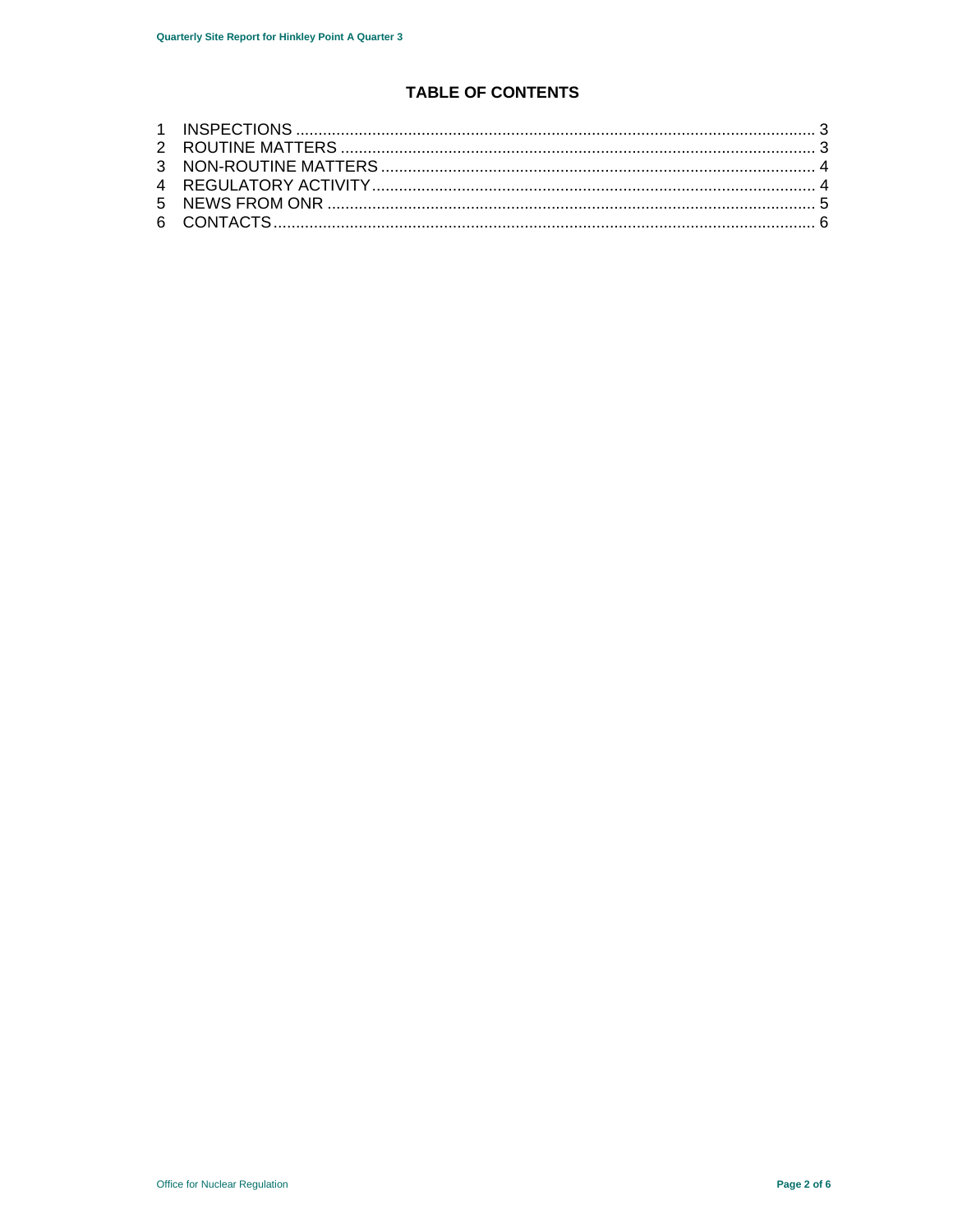#### **1 INSPECTIONS**

#### **1.1 Dates of inspection**

ONR's site inspector undertook inspections on the following dates during the quarter:

**11-13 September 2018** 

## **2 ROUTINE MATTERS**

#### **2.1 Inspections**

Inspections are undertaken as part of the process for monitoring compliance with:

- The conditions attached by ONR to the nuclear site licence granted under the Nuclear Installations Act 1965 (NIA65) (as amended);
- The Energy Act 2013:
- The Health and Safety at Work Act 1974 (HSWA74); and
- Regulations made under HSWA74, for example the Ionising Radiations Regulations 1999 (IRR99) and the Management of Health and Safety at Work Regulations 1999 (MHSWR99).

 operations, maintenance, projects, modifications, safety case changes and any other matters compliance. Inspections seek to judge both the adequacy of these arrangements and their The inspections entail monitoring licensee's actions on the site in relation to incidents, that may affect safety. The licensee is required to make and implement adequate arrangements under the conditions attached to the licence in order to ensure legal implementation.

In this period, routine inspections of Hinkley Point A covered the following legal requirements:

- Regulatory Reform (Fire Safety) Order 2005;
- $\blacksquare$  LC10 Training;
- LC12 Duly authorised and other suitably qualified persons;
- LC24 Operating instructions;
- LC26 Control and supervision of operations; and
- $\Box$  LC36 Organisational capability.

 implemented. ONR's inspector identified a shortfall in the arrangements for the review and ONR's inspector sampled evidence from a recent organisational change and a key waste retrieval project and found that the licensee had adequate arrangements in place for managing and controlling change its organisational capability, and had implemented a systematic approach to training. ONR's inspector also examined how the licensee ensures that all operations which may affect safety are only carried out under the control and supervision of trained persons appointed for that purpose. The licensee has adequate arrangements for ensuring operations are controlled and supervised, and that the level of control and supervision required is commensurate with the hazard. Operations are carried out in accordance with written instructions which ensure that that any operating rules are amendment of operating instructions that has led to a number of infrequently used operating instructions not being reviewed in accordance with the review period established in the licensee's arrangements however there was no evidence to indicate that safety was compromised as a result of this minor compliance shortfall.

An ONR fire safety inspector examined fire safety arrangements across a number of facilities and found that staff members have a positive appreciation of the importance of effective fire safety measures within the facilities inspected and that they demonstrate a positive approach to achieving compliance with the relevant legislation. A number of minor compliance shortfalls were identified which are being addressed by the licensee.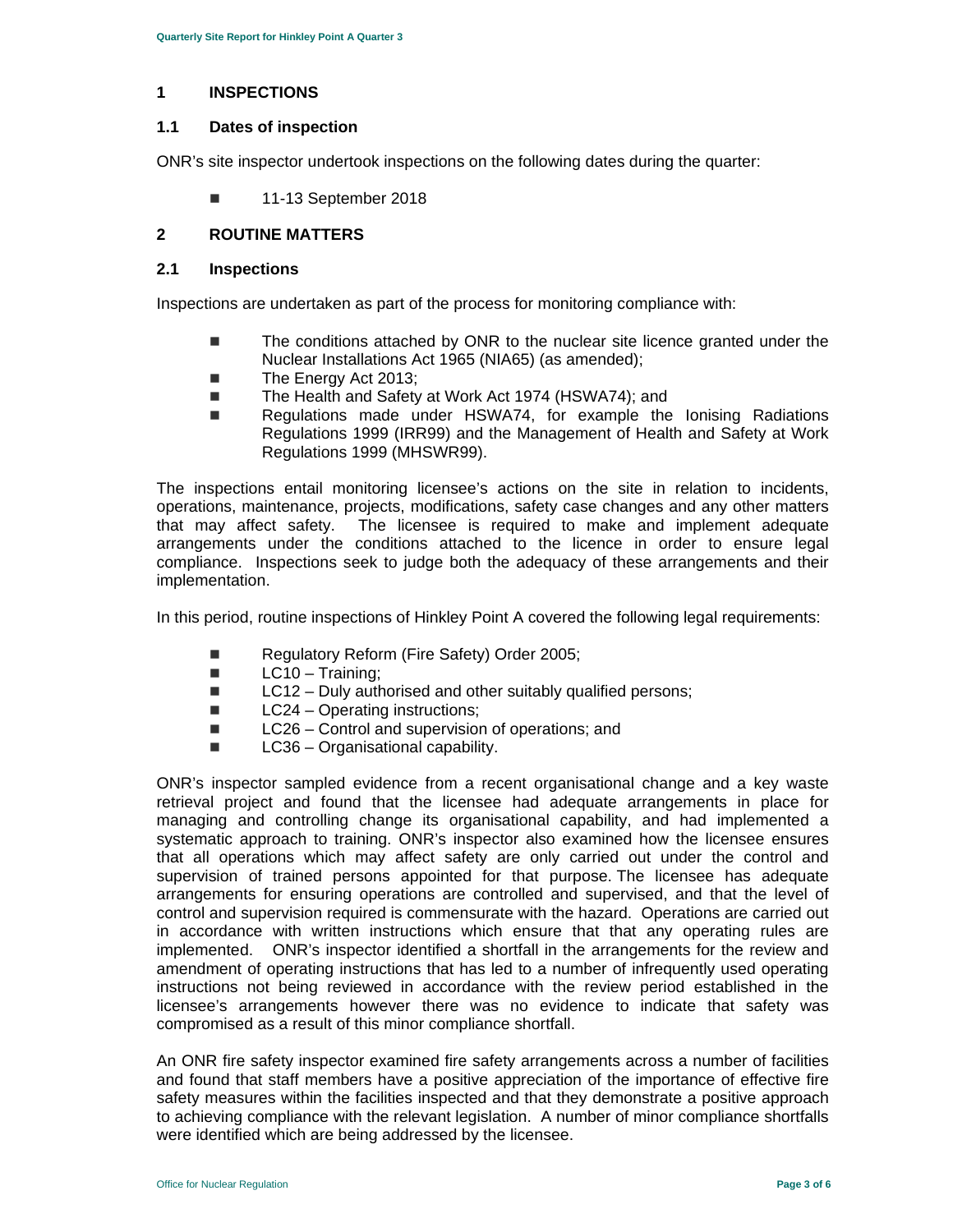requirements of the legal requirements inspected. Where necessary, ONR will take formal It was the ONR inspectors' judgement that overall the licensee is complying with the regulatory enforcement action to ensure that appropriate remedial measures are implemented to reasonably practicable timescales.

# **2.2 Other work**

ONR's site inspector met with the Trade Union safety representatives in September 2018; no safety matters were brought to the attention of ONR's inspector.

 ONR inspectors attended Hinkley Point A's Annual Review of Safety in September. ONR judged that the licensee had undertaken a thorough and self-critical review of the site's nuclear safety performance over the last 12 months.

# **3 NON-ROUTINE MATTERS**

Licensees are required to have arrangements to respond to non-routine matters and events. ONR inspectors judge the adequacy of the licensee's response, including actions taken to implement any necessary improvements.

There were no matters of significance to report during this period.

# **4 REGULATORY ACTIVITY**

ONR may issue formal documents to ensure compliance with regulatory requirements. Under nuclear site licence conditions, ONR issues regulatory documents, which either permit an activity or require some form of action to be taken; these are usually collectively termed 'Licence Instruments' (LIs), but can take other forms. In addition, inspectors may issue Enforcement Notices to secure improvements to safety.

No licence instruments or enforcement notices were issued during this period.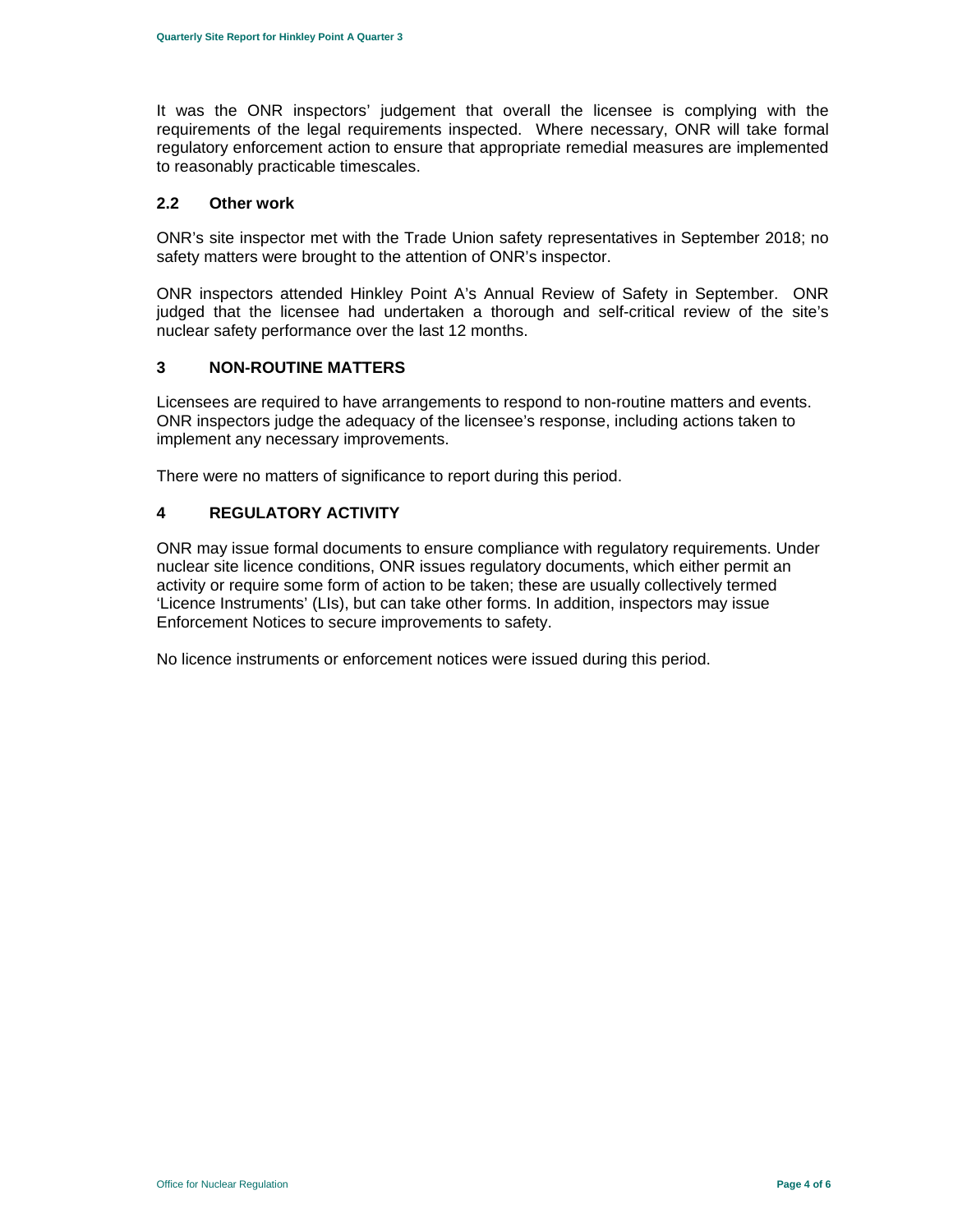## **5 NEWS FROM ONR**

#### **5.1 Stakeholder Engagement**

In August our Chief Nuclear Inspector Mark Foy and Deputy Chief Inspector Mina Golshan, hosted a webinar for stakeholders on the outcomes of the UK report to the Joint Convention. This is a new channel of communication which we have introduced, and further webinars are planned for November and February 2019. If you would like to find out more, please contact the ONR Communications team at contact@onr.gov.uk

Communications team for further details, via contact@onr.gov.uk The ONR/NGO engagement forum took place on 11 October in London. This is a forum to discuss strategic, cross-cutting regulatory matters. Site specific matters are normally addressed via Site Stakeholder Groups. We are always keen to engage with a range of stakeholders and groups on nuclear safety and security issues, so if you do represent a nuclear-interest Non-Governmental Organisation, and are not already involved through our forum or via a Site Stakeholder Group, then please get in touch with the ONR

## **5.2 Regulatory News**

On 25 July we announced our decision to prosecute the Atomic Weapons Establishment for offences under Section 2 (1)\* of the Health and Safety at Work etc. Act (1974). This charge related to an electrical incident on 27 June 2017, which resulted in injury to an AWE employee. The incident was a conventional health and safety matter and there was no radiological risk to workers or the public. At a court hearing on 18 September, AWE pleaded guilty to the charge and sentencing was adjourned until 9 November 2018.

In a separate case brought by ONR, EDF Energy Nuclear Generation Ltd and Doosan Babcock Ltd pleaded guilty on 10 October 2018 to offences under the Health & Safety at Work etc. Act 1974, section 3(1) and the Work at Height Regulations 2005, Regulation 4(1) respectively. The charges relate to an incident on 12 April 2017 at the Hinkley Point B nuclear power station, which resulted in a serious injury to a Doosan Babcock Ltd employee. Following a hearing at Taunton Magistrates Court, the case was committed for sentencing at Taunton Crown Court with an initial hearing date set for 16 November 2018, although this date is subject is change.

Both of these cases related to conventional, industrial-type incidents that would have been subject to regulation by the Health and Safety executive prior to ONR's creation four years ago, when we gained responsibility for such matters on licensed sites. There was no radiological risk to workers or the public.

Updates on each case will be published on our website www.onr.org.uk

We have recently published our Statement of civil incidents meeting the Ministerial Reportable Criteria (MRC) reported to ONR - Q2 2018 (1 April 2018 to 30 June 2018).Full details are available on our website.

# **5.3 Corporate News**

 to addressing this issue and continues to focus on improving diversity and inclusion. In July we published our second gender pay report. The organisation-wide results show that ONR has a mean gender pay gap of 35.2%, which is wider than last year, although it is broadly similar to the rest of the UK nuclear industry and anticipated given our workforce profile, and that of the industries from which we have historically recruited. ONR is committed